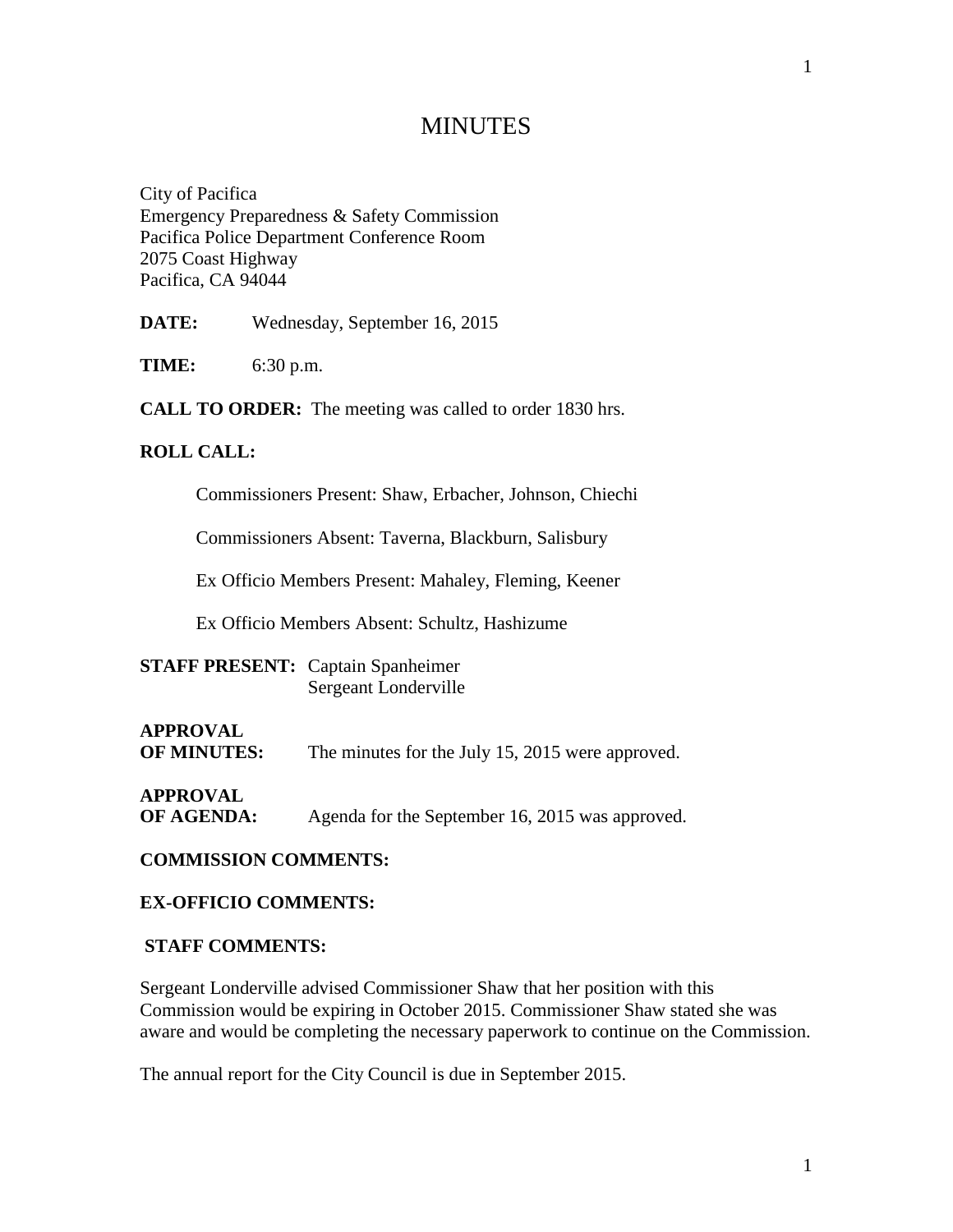Captain Spanheimer advised that there had been a moderate earthquake off the coast of Chile earlier today. Information was put out over SMC Alert regarding the earthquake and potential for any tsunami issues along the west coast of California.

Captain Spanheimer advised that there has been a change in companies operating the SMC Alert system. All the information should have transferred without any problems. Members of the Commission who have SMC Alert were advised to sign into the system and check their personal settings.

The Pacifica Police Officers Association in cooperation with the American Red Cross sponsored a blood drive last week for all city employees. It was a successful event with a good turnout of employees.

Captain Spanheimer briefed the Commission about the "Valley Fire" near Napa California. Local agencies in the area are requesting mutual aid for personnel from all Bay Area Counties at this time. There is a need to staff law enforcement, EOC, Shelters and evacuations centers.

Captain Spanheimer is attending ABAG, "Association of Bay Area Governments" workshops for hazard mitigation plans.

The County of San Mateo is doing a county wide hazard mitigation plan covering county owned property and unincorporated areas. Each city will be completing their own individual plans and attaching them to the county plan. The completed document is expected to be submitted by March or May 2016. The final plans will be submitted to Cal OES and FEMA.

The local hazard mitigation survey will be on-line under "City Hall Listens" on the city web site. There will also be hard copies at the Police station and Community center. There will be a public workshop regarding hazard mitigation at a later date and a smaller version of the survey will be handed out at the Fog Fest Booth at the end of the month. People who complete the survey will be entered into the drawing for a prize.

Captain Spanheimer will be holding an "El Nino" meeting on September 24, 2015 to plan and prepare for the expected heavy rains this winter in Pacifica.

Captain Spanheimer conducted a short presentation on a Web Site regarding Sea Level Rise "Our Coast Our Future"<http://data.prbo.org/apps/ocof/> for the Commission.

### **PUBLIC COMMENTS:**

Breck Hitz updated the Commission on the status of the Map Your Neighborhood program. There are currently 10 neighborhoods mapped in Pacifica.

### **PUBLIC HEARINGS: None**